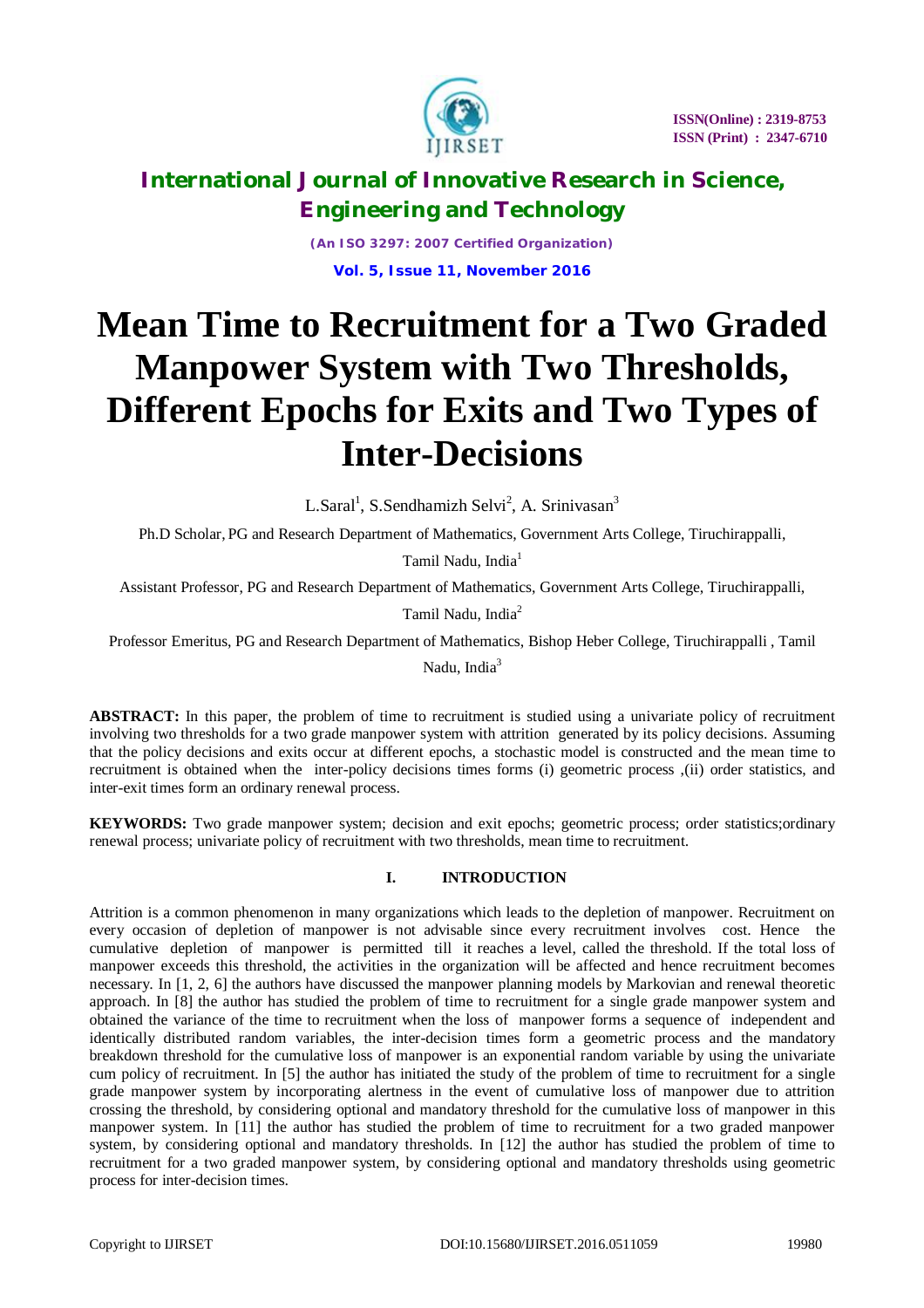

 **ISSN(Online) : 2319-8753 ISSN (Print) : 2347-6710**

# **International Journal of Innovative Research in Science, Engineering and Technology**

*(An ISO 3297: 2007 Certified Organization)*

**Vol. 5, Issue 11, November 2016**

#### **II. RELATED WORK**

In all the above cited work, it is assumed that attrition takes place instantaneously at decision epochs. This assumption is not realistic as the actual attrition will take place only at exit points Which may or may not coincide with decision points. This aspect is taken into account for the first time in [3,4,7] and variance of time to recruitment is obtained when inter-decision times and exit times are independent and identically distributed exponential random variables using univariate policy for recruitment and Laplace transform in the analysis. Recently, in [9,10] the author has studied the work in [3,4,7] by considering optional and mandatory thresholds which considering non-instantaneous exits at decision epochs. In the present paper, for a two graded manpower system , a mathematical model is constructed in which attrition due to policy decision take place at exit points and there are optional and mandatory thresholds as control limits for the cumulative loss of manpower. A univariate policy of recruitment based on shock model approach is used to determine the expected time to recruitment when the system has different epochs for policy decisions and exits and the inter-policy decisions times forms (i) geometric process ,(ii) order statistics, and inter-exit times form an ordinary renewal process.

#### **III. MODEL DESCRIPTION**

Consider an organization taking decisions at random epochs in  $(0, \infty)$  and at every decision making epoch, a random number of persons quit the organization. There is an associated loss of manpower if a person quits. It is assumed that the loss of manpower is linear and cumulative.

 $X_i$ -continuous random variable representing the amount of depletion of manpower (loss of manhours) at the  $i<sup>th</sup>$  exit point

 $S_k$  - the total loss of manpower upto the firstk exit points.  $X_i$ 's are independent and identically distributedrandom variable with density function m(.), distribution function M(.) & Mean  $1/\alpha$ ;  $\alpha > 0$ .

 $U_i$ - Continuous random variable representing the time between the  $(j-1)$ <sup>th</sup> and j<sup>th</sup> policy decisions j = 1,2,3,...,...,..... It is assumed that Uj's are independent and identically distributed random variable with density function f(.) , distribution function F(.) respectively.

 $W_i$ -continuous random variable representing the time between the  $(i-1)$ <sup>th</sup> and i<sup>th</sup> exit times. It is assumed that  $W_i$ 's are independent and identically distributed random variables with probabilitydensity function g(.), probability distribution function G(.)

 $N_e(t)$  - number of exit points lying in  $(0,t]$ 

 $Y_A$ ,  $Y_B$  exponential random variables denoting the optional thresholds for grade A and Bwith parameters  $\lambda_A$ ,  $\lambda_B$ respectively

 $Z_A$ ,  $Z_B$  -exponential random variables denoting the mandatory thresholds for grade A and B with parameters $\mu_A$ ,  $\mu_B$ respectively.

Assume that  $Y_A < Z_A \& Y_B < Z_B$ .

*p* -probability that the organization is not going for recruitment when optional threshold is exceeded by the cumulative loss of manpower.

*q* -probability that every policy decision has exit of personnel. As q=0 corresponds to the casewhere exits are impossible, it is assumed that  $q\neq 0$ .

T -random variable denoting the time to recruitment with distribution function L(.) , density function l(.) and mean  $E(T)$ .

 $a(.)$  - Laplace transform of  $a(.)$ .

The univariate CUM policy of recruitment employed in is paper is stated as follows.

*Recruitment is done whenever the cumulative loss of man hours in the organization exceeds the themandatory threshold. The organization may or may not go for recruitment if the cumulative loss of man hours exceeds the optional threshold.*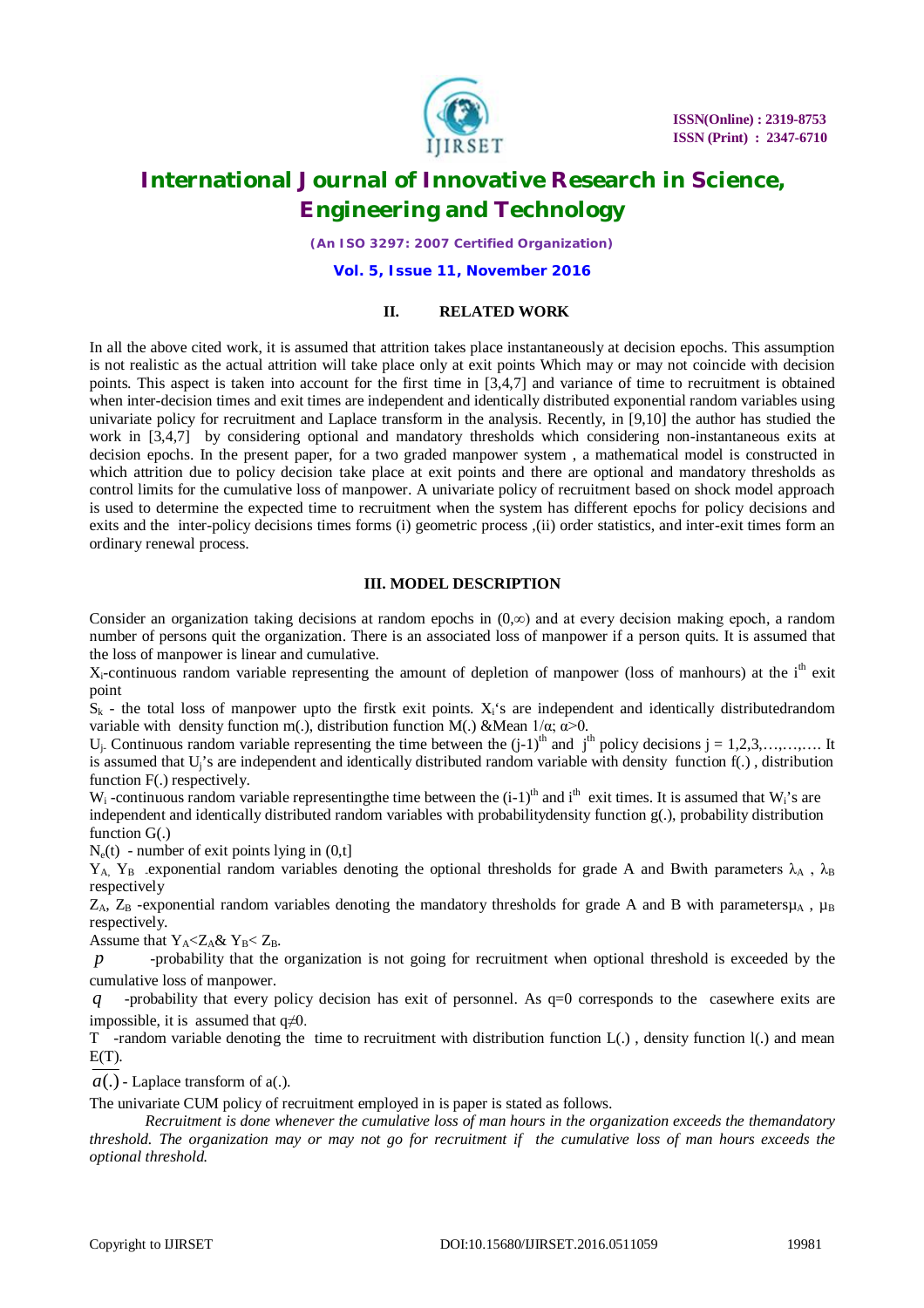

*(An ISO 3297: 2007 Certified Organization)*

**Vol. 5, Issue 11, November 2016**

#### **IV. MAIN RESULT**

 $P(T>t) = P\{Total loss of manpower at the exit points in (0,t] does not exceed Y or the total loss of manpower at the$ exit points in  $(0,t]$  exceeds Y but lies below Z and the organization is not making recruitment $\}$  $P(T > t) = P(S_{N_e(t)} \le Y) + P(Y < S_{N_e(t)} \le Z) p$ 

$$
P(T > t) = \sum_{k=0}^{\infty} P[N_e(t) = k] P(S_k < Y) + p \sum_{k=0}^{\infty} P[N_e(t) = k] P(S_k > Y) P(S_k \le Z) \quad -(1)
$$

From Renewal theory,

 $P\{N_e(t) = k\} = G_k(t) - G_{k+1}(t)$  and  $G_0(t) = 1$ ---(2) From (1), we get

$$
P(T>t) = \sum_{k=0}^{\infty} \{G_k(t) - G_{k+1}(t)\} P\{S_k \le Y\} + p \sum_{k=0}^{\infty} \{G_k(t) - G_{k+1}(t)\} P\{S_k > Y\} P\{S_k \le Z\} - (3)P(T>t) =
$$
\n
$$
\sum_{k=0}^{\infty} \{G_k(t) - G_{k+1}(t)\} \{a_1^k + a_2^k - a_3^k\} + p \sum_{k=0}^{\infty} \{G_k(t) - G_{k+1}(t)\} \{1 - a_1^k - a_2^k + a_3^k\} \{b_1^k + b_2^k - b_3^k\} - (4)
$$
\n
$$
I^*(s) = \overline{a_1} \sum_{k=1}^{\infty} \left[\overline{g(s)}\right]^k a_1^{k-1} + \overline{a_2} \sum_{k=1}^{\infty} \left[\overline{g(s)}\right]^k a_2^{k-1} - \overline{a_3} \sum_{k=1}^{\infty} \left[\overline{g(s)}\right]^k a_3^{k-1} + p \{b_1 \sum_{k=1}^{\infty} \left[\overline{g(s)}\right]^k b_1^{k-1} + \overline{b_2} \sum_{k=1}^{\infty} \left[\overline{g(s)}\right]^k b_2^{k-1} - \overline{b_3} \sum_{k=1}^{\infty} \left[\overline{g(s)}\right]^k b_3^{k-1} + \overline{a_1} b_3 \sum_{k=1}^{\infty} \left[\overline{g(s)}\right]^k (a_1 b_3)^{k-1} - \overline{a_1} b_1 \sum_{k=1}^{\infty} \left[\overline{g(s)}\right]^k (a_1 b_1)^{k-1}
$$
\n
$$
-\overline{a_1} b_2 \sum_{k=1}^{\infty} \left[\overline{g(s)}\right]^k (a_1 b_2)^{k-1} + \overline{a_2} b_3 \sum_{k=1}^{\infty} \left[\overline{g(s)}\right]^k (a_2 b_3)^{k-1} - \overline{a_2} b_1 \sum_{k=1}^{\infty} \left[\overline{g(s)}\right]^k (a_2 b_1)^{k-1}
$$

It can be shown that distribution function G(.) of the inter exit times satisfy the relation

$$
G(s) = \sum_{n=1}^{\infty} (1 - q_A)^{n-1} q_A F_n(x) + \sum_{n=1}^{\infty} (1 - q_B)^{n-1} q_B F_n(x) \cdots (6)
$$

Note that  $L(t) = 1 - P(T > t); E(T^r) = (-1)^r \left[ \frac{d}{dx} l(s) \right]_{s=0}, r = 1, 2, ...$  $r_{\lambda} = c_1 r r f$  $r^{(\nu)}$ <sup>s</sup>  $L(t) = 1 - P(T > t); E(T^r) = (-1)^r \left[ \frac{d^r}{ds^r} \overline{l}(s) \right]_{s=0}, r = 1, 2, \dots - (7)$ 

Assuming  $M(x) = 1 - e^{-\alpha x}$ ,  $G(x) = 1 - e^{-\delta x}$ ,  $H_A(y) = 1 - e^{-\lambda_A y}$ ,  $H_B(y) = 1 - e^{-\lambda_B y}$ ,  $H_A(z) = 1 - e^{-\mu_A z}$ , and  $H_B(z) = 1 - e^{-\mu_B z}$ , we now determine the mean time to recruitment for two different models on inter-policy decision times.

 $\mathbf{Model\text{-}I:}\left\{ \overline{U}_{k}\right\} _{k=1}^{\infty}$ form a geometric process with rate c, (c>0).  $\{U_k\}_{k=1}^{\infty}$  $\sum_{n=1}^{\infty}$  bethe time between the  $(k-1)$ <sup>th</sup> and  $k$ <sup>th</sup> policy decisions. LetF(.),  $f(.)$  be the distribution and probability density function of  $U_1$ respectively. **Case(i):Y** = max ( $Y_A$ ,  $Y_B$ ) & Z = max ( $Z_A$ ,  $Z_B$ )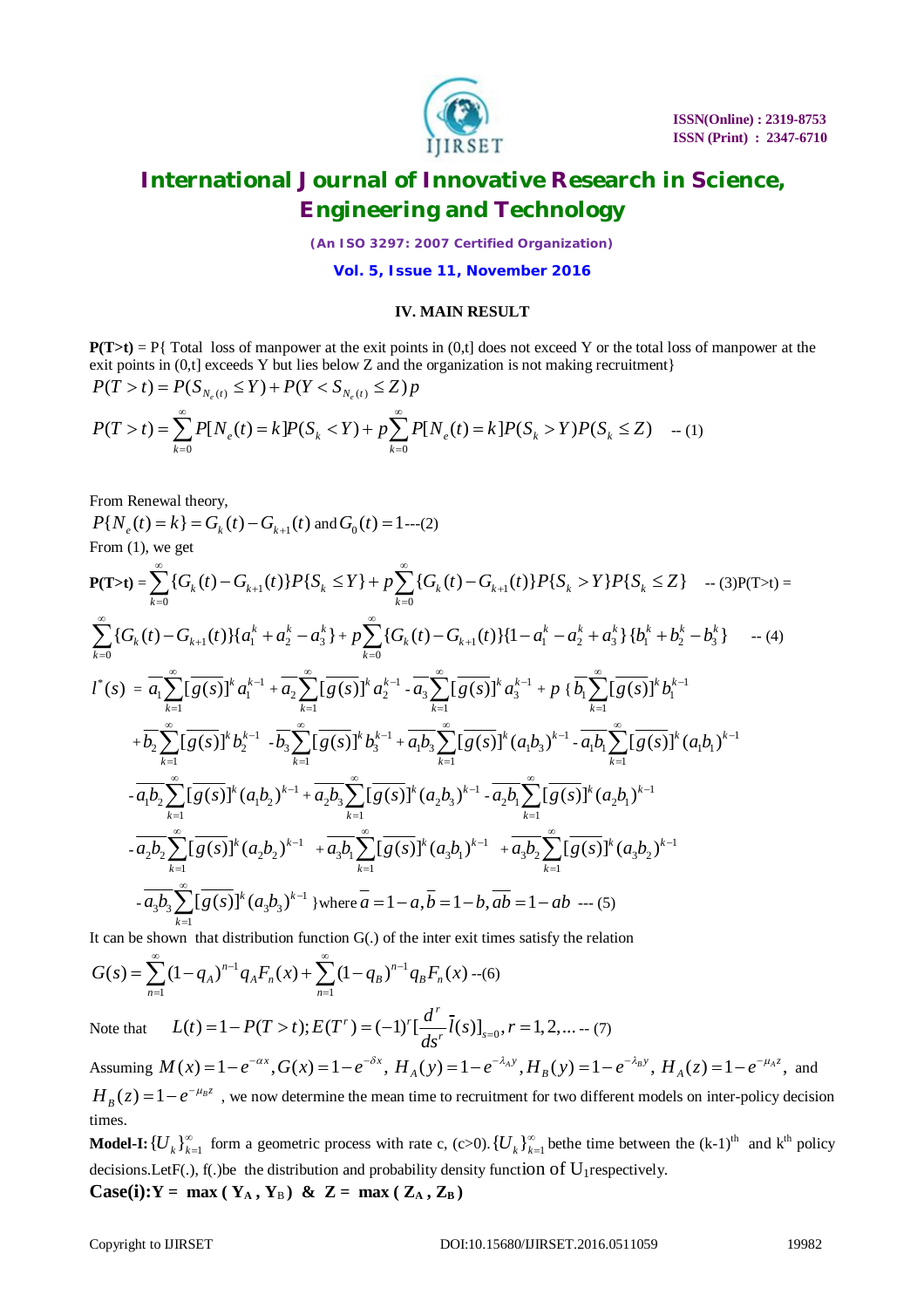

*(An ISO 3297: 2007 Certified Organization)*

**Vol. 5, Issue 11, November 2016**

$$
\overline{g}(s) = q_A \sum_{n=1}^{\infty} (1 - q_A)^{n-1} \overline{f_n}(s) + q_B \sum_{n=1}^{\infty} (1 - q_B)^{n-1} \overline{f_n}(s), \text{ where } \overline{f_n}(s) = \prod_{k=1}^{n} \overline{f}(\frac{s}{c^{k-1}}) \quad -(8)
$$
  

$$
\overline{g}(0) = 2 \text{ and } \overline{g}'(0) = \frac{-c\{1 + 2c(c-1)\}}{\lambda(c - \overline{q_A})(c - \overline{q_B})} \quad -(9)
$$

Using  $(9)$ ,  $(5)$  in  $(7)$ , we get

$$
E(T) = \frac{c[1+2c(c-1)]}{\lambda(c-\overline{q_A})(c-\overline{q_B})} \left\{ \frac{\overline{a_1}}{(1-2a_1)^2} + \frac{\overline{a_2}}{(1-2a_2)^2} - \frac{\overline{a_3}}{(1-2a_3)^2} + p \left\{ \frac{\overline{b_1}}{(1-2b_1)^2} + \frac{\overline{b_2}}{(1-2b_2)^2} - \frac{\overline{b_3}}{(1-2b_3)^2} - \frac{\overline{a_1b_1}}{(1-2a_1b_1)^2} - \frac{\overline{a_1b_2}}{(1-2a_1b_2)^2} + \frac{\overline{a_1b_3}}{(1-2a_1b_3)^2} - \frac{\overline{a_2b_1}}{(1-2a_2b_1)^2} - \frac{\overline{a_2b_2}}{(1-2a_2b_2)^2} + \frac{\overline{a_2b_3}}{(1-2a_2b_3)^2} + \frac{\overline{a_3b_1}}{(1-2a_3b_1)^2} + \frac{\overline{a_3b_2}}{(1-2a_3b_2)^2} - \frac{\overline{a_3b_3}}{(1-2a_3b_3)^2} \left\{ \frac{\overline{a_3b_2}}{(1-2a_3b_3)^2} - \frac{\overline{a_3b_3}}{(1-2a_3b_3)^2} \right\} \right\}
$$
--- (10)

Equation (10) gives the mean of the time to recruitment for Case(i) in Model-I **Case(ii):Y** = min(  $Y_A$ ,  $Y_B$ ) & Z= min(  $Z_A$ ,  $Z_B$ )

$$
l^*(s) = \overline{a_3} \sum_{k=1}^{\infty} \left[ \overline{g(s)} \right]^k a_3^{k-1} + p\left\{ \overline{b_3} \sum_{k=1}^{\infty} \left[ \overline{g(s)} \right]^k b_3^{k-1} - a_3 b_3 \sum_{k=1}^{\infty} \left[ \overline{g(s)} \right]^k (a_3 b_3)^{k-1} \} \quad \text{--- (11)}
$$

Using  $(9)$ ,  $(11)$  in  $(7)$ , we get

$$
E(T) = \frac{c[1+2c(c-1)]}{\lambda(c-\overline{q_A})(c-\overline{q_B})} \left\{ \frac{\overline{a_3}}{(1-2a_3)^2} + p\left\{ \frac{\overline{b_3}}{(1-2b_3)^2} - \frac{\overline{a_3b_3}}{(1-2a_3b_3)^2} \right\} \right\} \cdots (12)
$$

Equation (12) gives the mean of the time to recruitment for Case(ii) in Model - I  $\mathbf{Model}\textbf{-}\mathbf{II:}\left\{ \boldsymbol{U}_{k}\right\} _{k=1}^{\infty}$  $\frac{1}{n+1}$  form an order statistics where the sample of size r associated with this order statistics is selected from an exponential population of independent and identically distributed inter-policy decisions times where the distribution function  $F(t)=1-e^{-\lambda t}$ .

Let  $F_{u(j)}(.)$  and  $f_{u(j)}(.)$  be the distribution and probability density function of the j<sup>th</sup> orderstatistics selected from the sample of size r from the exponential population  ${U_{k}}_{k=1}^{\infty}$  $\sum_{n=1}^{\infty}$ . From the theory of order statistics, it is known that

$$
f_{u(j)}(t) = j \binom{r}{j} [F(t)]^{j-1} f(t) [1 - F(t)]^{r-j}, j = 1, 2, ..., r. --- (13)
$$

 $Case(i): Y = max(Y_A, Y_B)$  &  $Z = max(Z_A, Z_B)$ Suppose  $f(t) = f_{u(1)}(t)$ , where  $f_{a(1)}(s) =$  $\frac{r}{f_{a(1)}}(s) = \frac{r}{s}$  $r\lambda + s$ λ  $=\frac{r}{r\lambda}$  $\frac{1}{+s}$  ---(14)  $\frac{1}{g}(0) = 2$ ;  $\frac{1}{g}(0) = \frac{-2}{2}$ *r*  $=\frac{-2}{2}$ ---(15) Using (15), (5) in (7), we get  $E(T) = \frac{2}{7}$ *r*  $\{\frac{a_1}{(1-2a)^2}\}$  $(1-2a_1)^2$ *a*  $-2a$ 2 2  $(1-2a_2)^2$ *a a*  $^{+}$ <sup>-</sup> 3 2  $(1-2a_3)^2$ *a a* -<sup>-</sup> + p { $\frac{v_1}{(1-2b)^2}$  $(1-2b_1)^2$ *b*  $-2b$ 2 2  $(1-2b_2)^2$ *b b*  $\ddag$ -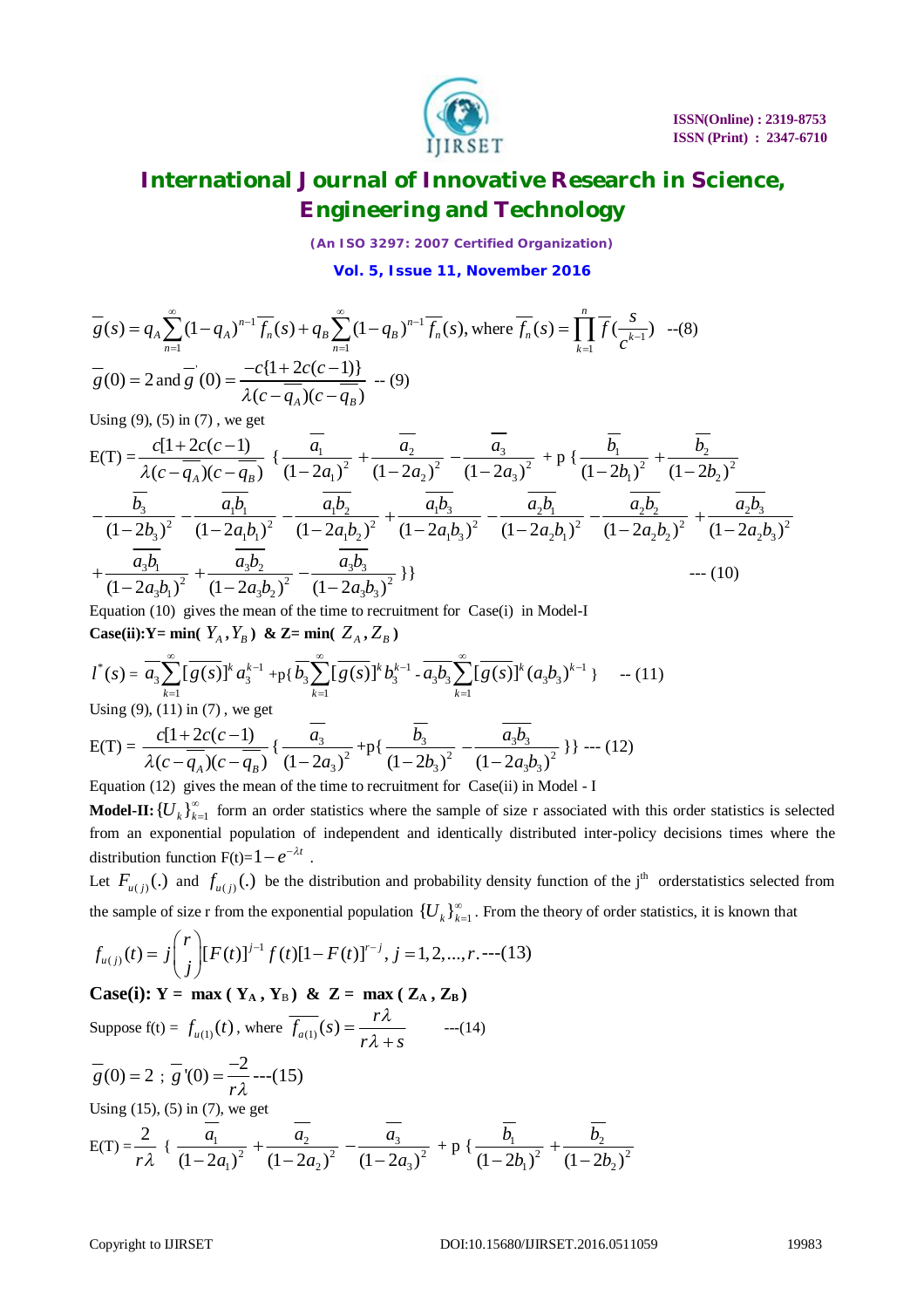

---

# **International Journal of Innovative Research in Science, Engineering and Technology**

*(An ISO 3297: 2007 Certified Organization)*

**Vol. 5, Issue 11, November 2016**

$$
-\frac{\overline{b_3}}{(1-2b_3)^2} - \frac{\overline{a_1b_1}}{(1-2a_1b_1)^2} - \frac{\overline{a_1b_2}}{(1-2a_1b_2)^2} + \frac{\overline{a_1b_3}}{(1-2a_1b_3)^2} - \frac{\overline{a_2b_1}}{(1-2a_2b_1)^2} - \frac{\overline{a_2b_2}}{(1-2a_2b_1)^2} + \frac{\overline{a_2b_3}}{(1-2a_2b_3)^2} + \frac{\overline{a_3b_3}}{(1-2a_3b_1)^2} + \frac{\overline{a_3b_2}}{(1-2a_3b_2)^2} - \frac{\overline{a_3b_3}}{(1-2a_3b_3)^2}
$$
 ]] --(16)  

$$
r! \lambda^r
$$

Supposef(t) = 
$$
f_{u(r)}(t)
$$
, where  $\overline{f_{a(r)}}(s) = \frac{r! \lambda^r}{(\lambda + s)(2\lambda + s)...(r\lambda + s)}$ 

$$
(17)
$$

$$
\overline{g}(0) = 2; \overline{g}'(0) = \frac{-2}{\lambda} \sum_{k=1}^{r} \frac{1}{k}
$$
---(18)

Using 
$$
(18)
$$
,  $(5)$  in  $(7)$ , we get

$$
E(T) = \frac{2}{\lambda} \sum_{k=1}^{r} \frac{1}{k} \left\{ \frac{\overline{a_1}}{(1-2a_1)^2} + \frac{\overline{a_2}}{(1-2a_2)^2} - \frac{\overline{a_3}}{(1-2a_3)^2} + p \left\{ \frac{\overline{b_1}}{(1-2b_1)^2} + \frac{\overline{b_2}}{(1-2b_2)^2} - \frac{\overline{b_3}}{(1-2b_3)^2} - \frac{\overline{a_1b_1}}{(1-2a_1b_1)^2} - \frac{\overline{a_1b_2}}{(1-2a_1b_2)^2} + \frac{\overline{a_1b_3}}{(1-2a_1b_3)^2} - \frac{\overline{a_2b_1}}{(1-2a_2b_1)^2} - \frac{\overline{a_2b_2}}{(1-2a_2b_1)^2} + \frac{\overline{a_2b_2}}{(1-2a_2b_3)^2} + \frac{\overline{a_3b_3}}{(1-2a_3b_1)^2} + \frac{\overline{a_3b_2}}{(1-2a_3b_1)^2} - \frac{\overline{a_3b_3}}{(1-2a_3b_3)^2} + \frac{\overline{a_3b_2}}{(1-2a_3b_1)^2} - \frac{\overline{a_3b_3}}{(1-2a_3b_3)^2} + \cdots (19)
$$

Equations  $(16)$ ,  $(19)$  gives the meantime to recruitment for case $(i)$  in Model - II **Case(ii):Y** = min(  $Y_A$ ,  $Y_B$ ) & Z= min(  $Z_A$ ,  $Z_B$ )

Using (13),(14) & (15) in (11)

$$
E(T) = \frac{2}{r\lambda} \left\{ \frac{a_3}{(1 - 2a_3)^2} + p\left\{ \frac{b_3}{(1 - 2b_3)^2} - \frac{a_3b_3}{(1 - 2a_3b_3)^2} \right\} \right\}
$$
--- (20)

Using (13), (17) & (18) in (11)

$$
E(T) = \frac{2}{\lambda} \sum_{k=1}^{r} \frac{1}{k} \left\{ \frac{\overline{a_3}}{(1 - 2a_3)^2} + p \left\{ \frac{\overline{b_3}}{(1 - 2b_3)^2} - \frac{\overline{a_3b_3}}{(1 - 2a_3b_3)^2} \right\} \right\}
$$
--- (21)

Equations  $(20)$ ,  $(21)$  gives the mean time to recruitment for case(ii) in Model - II **Remark:**

Computation of E(T) for extended exponential and SCBZ property possessing thresholds is similar for both the cases as their distributions will have just additional exponential terms. **Note:**

When c=1,  $p \neq 0$ ,  $q \neq 1$  our results agree with the results for the manpower system having the inter-decision times as an ordinary renewal process.

### **V. FINDINGS**

From the above results, the following observations are made which agree with the reality.

1.As  $\lambda$  increases, on the average, the inter-decision time decreases and consequently the mean of time to recruitment decreases when the other parameters are fixed.

2. The mean time to recruitment decreases or increases according as  $c>1$  or  $c<1$ , since the geometric process of interpolicy decision times is stochastically decreasingwhen c>1 and increasing when c<1.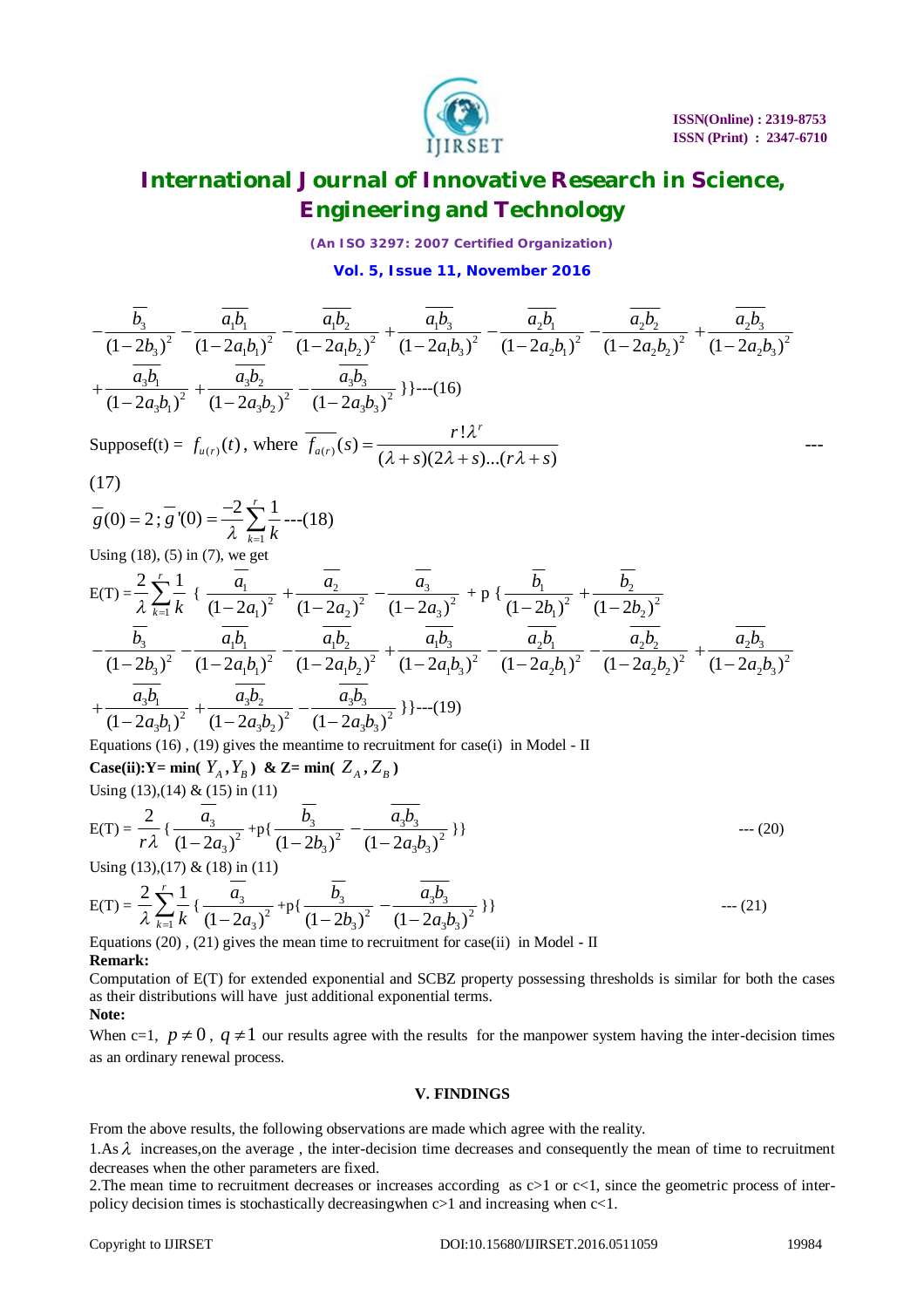

*(An ISO 3297: 2007 Certified Organization)*

#### **Vol. 5, Issue 11, November 2016**

#### **VI.CONCLUSION**

The models discussed in this paper are found to be more realistic and new in the context of considering (i) separate points (exit points) on the time axis for attrition, thereby removing a severe limitation on instantaneous attrition at decision epochs and (ii) associating a probability forany decision to have exit points. From the organization'spoint of view, our models are more suitable than the correspondingmodels with instantaneous attrition at decisionepochs, as the provision of exit points at which attrition actuallytakes place, postpone the time to recruitment.

#### **REFERENCES**

[1] Bartholomew, D.J., Stochastic model for social processes,NewYork,John Wiley and Sons, 1973.

[2] Bartholomew ,D.J.,and Andrew Forbes,F., Statistical techniques for manpower planning, New York,John Wiley and Sons, 1979.

[3] Devi.A., and Srinivasan.A., Variance of time to recruitment for single grade manpower system with differentepochs for decisions and exits, International

Journal of Research in Mathematics and Computations, Vol.2,Issue 1, pp. 23-27,2014.

[4] Devi.A.,andSrinivasan.A., A stochastic model for time to recruitment for a single grade manpower system with different epochs for decisions and exits having

inter-decision times as geometric process, Second International Conference on Business Analytics and Intelligence, (ICBAI ),2014.

[5] Esther Clara.J.B., Contributions to the study on some stochastic models in manpower planning, Ph.D., Thesis,Bharathidasan University, Tiruchirappalli,

Tamilnadu, 2012.

[6] Girnold.R.C.,and Marshall.K.T., Manpower planning models,New York , North-Holland, 1977.

[7] Lalitha.R.,Devi.A., and Srinivasan.A., A stochastic model on the time to recruitment for a single grade manpower system with attrition generated by a

geometric process of inter- decision times using univariate policy of recruitment, Journal of Engineering Computer and Applied Sciences, Vol.3, Issue7,

pp. 12-14,2014.

[8] Parameswari.K., Sridharan.Jand Srinivasan.A.,. Stochastic model on time to recruitment in a two graded manpower system , Proceedings of National

conference on Recent Advances in Mathematical Analysis and Applications, pp. 378-387,2013

[9] Ravichandran.G andSrinivasan.A., Variance of time to recruitment for a single grade manpower system with two thresholds having different epochs for

decisions and exits, Indian Journal of Applied Research , Vol. 5, Issue 1, pp.60-64, 2015.

[10] Ravichandran.G.,and Srinivasan.A.,Time to recruitment for a single grade manpower system with two thresholds, different epochs for exits and Geometric

inter-decisions , IOSR Journal of Mathematics, Vol.11Issue.2,Ver. III,pp.29-32,2015.

[11] Vasudevan, V ., and Srinivasan, A.,Variance of the time to recruitment in an Organization with two grades, Recent Research in Science and Technology,Vol. 3,

Issue.1,pp.128-131,2011.

[12] Vasudevan, V., and Srinivasan.A., Stochastic models for the time to recruitment in a two graded manpower system with two types of thresholds using same

geometric process for inter decision times, Proceedings of Heber international conference on Applications of Mathematics and Statistics, pp,667- 677,2012.

### **BIOGRAPHY**



**Mrs.L.Saral**, Ph.D., Scholar, PG & Research Department of Mathematics, Government Arts College(Autonomous),Trichy-22, was born on 25/04/1983 at Trichy district. she obtained her B.Sc degree in 2004, M.Sc degree in 2006 at Holy Cross College and M.phil degree in 2011 in Alagapa University. She has 5 years of teaching experience in M.Kumarasamy college of Engineering and she has published a Research paper in Stochastic Processes in International Journal.